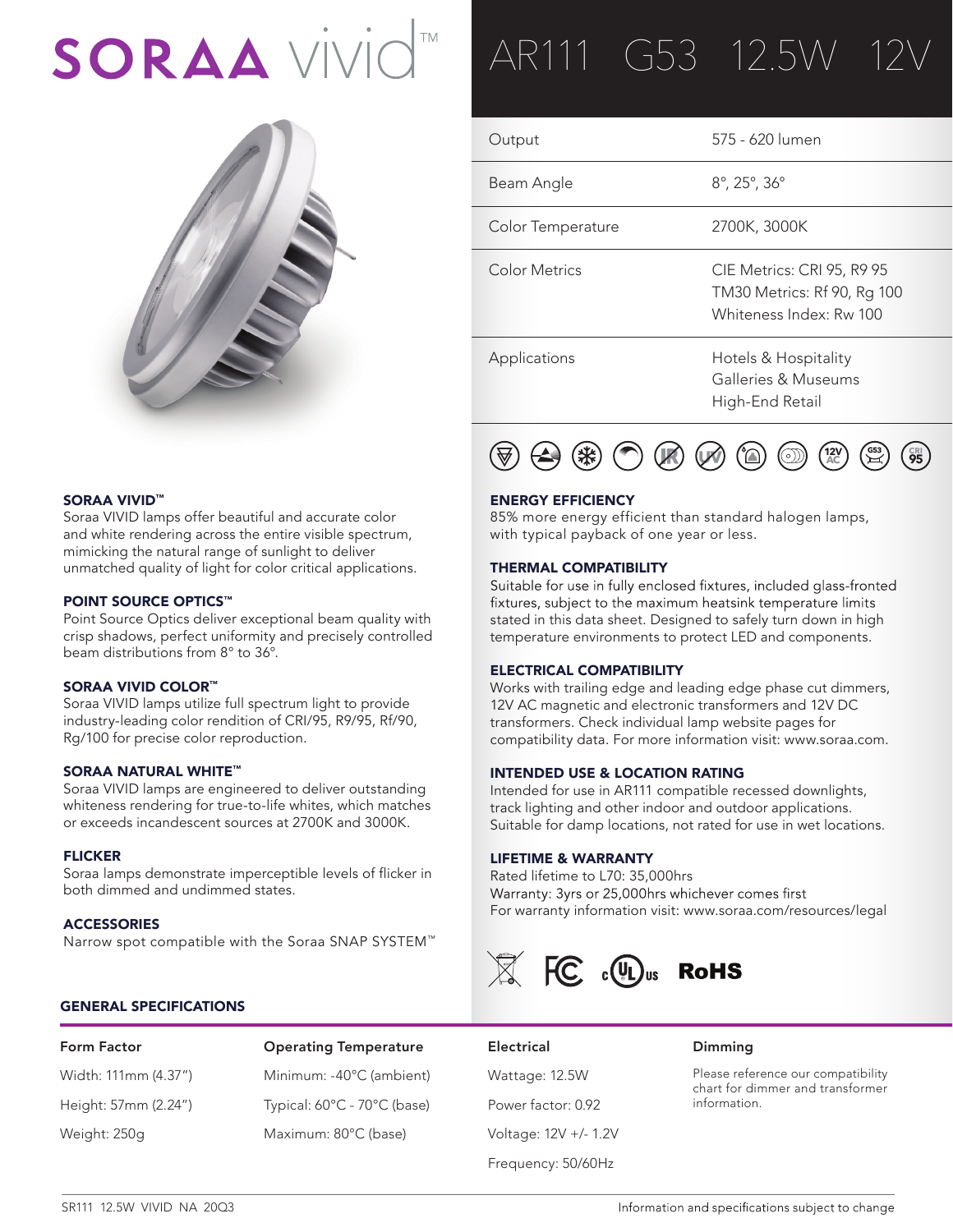

Measured Here

# 8 DEGREE BEAM





# 25 DEGREE BEAM

| Beam Dia at<br>50% CBCP (ft) | Field Dia at<br>10% CBCP (ft) | Foot-candles<br>(% of CBCP) |                | Beam Dia at<br>50% CBCP (ft) | Field Dia at<br>10% CBCP (ft) | Foot-candles<br>(% of CBCP) |
|------------------------------|-------------------------------|-----------------------------|----------------|------------------------------|-------------------------------|-----------------------------|
| 0.4                          | 0.7                           | 6.8%                        | 3'             | 1.3                          | 2.2                           | 6.8%                        |
| 0.8                          | 1.5                           | 2.3%                        | 6 <sup>'</sup> | 2.7                          | 4.4                           | 2.3%                        |
| 1.3                          | 2.2                           | 1.1%                        | Q'             | 4.0                          | 6.6                           | 1.1%                        |
| 1.7                          | 2.9                           | 0.7%                        | 12'            | 5.3                          | 8.7                           | 0.7%                        |
| 2.1                          | 3.7                           | 0.4%                        | 15'            | 6.7                          | 10.9                          | 0.4%                        |

# 36 DEGREE BEAM

| Beam Dia at<br>50% CBCP (ft) | Field Dia at<br>10% CBCP (ft) | Foot-candles<br>(% of CBCP) |              |
|------------------------------|-------------------------------|-----------------------------|--------------|
| 1.9                          | 3.5                           | 6.8%                        | 3'           |
| 3.9                          | 6.9                           | 2.3%                        | $6^{\prime}$ |
| 5.8                          | 10.4                          | 1.1%                        | 9'           |
| 7.8                          | 13.9                          | 0.7%                        | 12'          |
| 9.7                          | 17.3                          | 0.4%                        | 15'          |

Note: Footcandles may be calculated by multiplying the CBCP of the desired model number by the percentage in the tables above